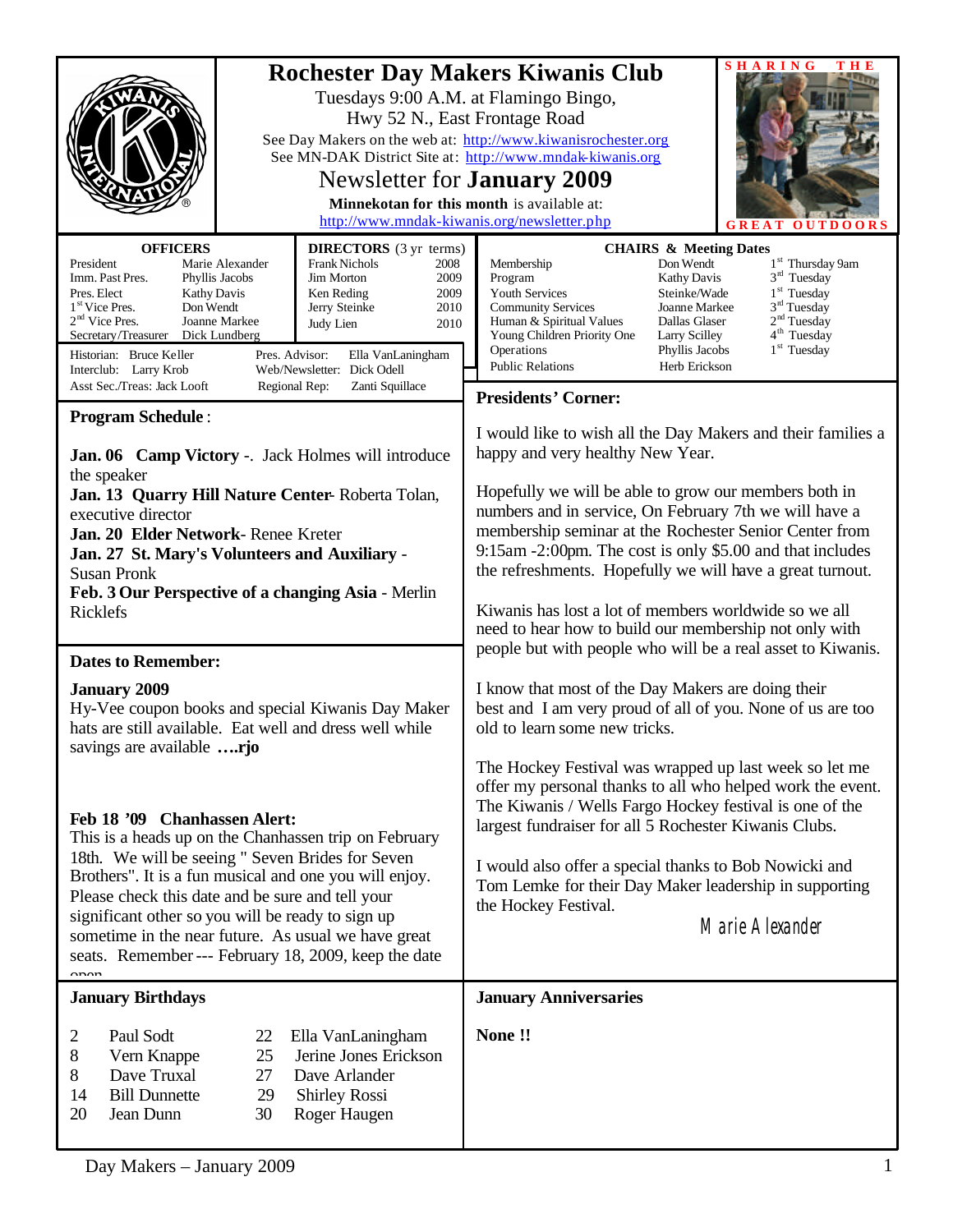#### **Secretary/Treasurers Report - Dec'08**

| <b>Bank Balance 11/30/08:</b>  |               | \$15,372.72 |
|--------------------------------|---------------|-------------|
| <b>Administrative Account:</b> |               | \$13,917.48 |
| Service Account:               |               | \$1,133.98  |
| Hockey/YCPO:                   | $\mathcal{S}$ | 156.60      |
| <b>Bike Repair:</b>            | $\mathcal{S}$ | 164.66      |

**Day Makers on leave:** Marv Anderson, Merlyn Jeche, Ron King, Sara King, Rosalie Rusovick

**November Service Hour Statistics:** 542 hours by 49 members, 60% Participation.

### **December 9, 2008 Board Meeting Highlights:**

 President Marie appointed Tom Lemke and Bob Wenner as the auditing committee.

The board discussed a possible weather policy for future meetings. The board decided that the members will either be e-mailed or phoned by 7:30 on the day of the meeting if the meeting is to be cancelled, for any reason.

### COMMITTEE REPORTS

**Membership-** Herb Erickson will be awarded a Ruby Ten pin for recruiting ten new members to our club. Chuck Jacobson will be awarded a Ruby Five pin for recruiting five new members to our club.

**Program-** At a recent meeting, the committee passed out slips for members to suggest programs that they would like to see.

**Operations-** HyVee coupon books are being investigated as a possible fund raiser.

**Youth Services-** Jerry showed the board an impressive, recent MN/DAK Key Club newsletter.

**Key Club-** The Century High School Key Club has 180 members and is now meeting in five separate rooms.

## **Richard Lundberg,** Secy/Treasurer

#### **FOREVER CHRISTMAS:**

To everyone going to Chanhassen.

I need you to get a check to Dick Lundberg by January 13th please. I will be gone after the 13th and Dick L. will be gone the end of the month, so we need to get Chanhassen taken care of ASAP. Thanks, Herb Erickson

**Speaking of Predictions…2008:**

**1. "A very powerful and durable rally is in the works. But it may need another couple of days to lift off. Hold the fort and keep the faith!" -- Richard Band, editor,**  *Profitable Investing Letter***, Mar. 27, 2008**

At the time of the prediction, the Dow Jones industrial average was at 12,300. By late December it was at 8,500.

**2. AIG (NYSE:AIG - News)** *"could have huge gains in the second quarter."* **--Bijan Moazami, analyst, Friedman, Billings, Ramsey, May 9, 2008**

AIG wound up losing \$5 billion in that quarter and \$25 billion in the next. It was taken over in September by the U.S. government, which will spend or lend \$150 billion to keep it afloat.

**3. "I think this is a case where Freddie Mac (NYSE:FRE - News) and Fannie Mae (NYSE:FNM - News) are fundamentally sound. They're not in danger of going under I think they are in good shape going forward." -- Barney Frank (D-Mass.), House Financial Services Committee chairman, July 14, 2008**

Two months later, the government forced the mortgage giants into conservatorships and pledged to invest up to \$100 billion in each.

#### **4. "No! No! No! Bear Stearns is not in trouble." -- Jim Cramer, CNBC commentator, Mar. 11, 2008**

Five days later, JPMorgan Chase (NYSE:JPM - News) took over Bear Stearns with government help, nearly wiping out shareholders.

### **5. "Existing-Home Sales to Trend Up in 2008"** -- **Headline of a National Association of Realtors press release, Dec. 9, 2007**

On Dec. 23, 2008, the group said November sales were running at an annual rate of 4.5 million -- down 11% from a year earlier -- in the worst housing slump since the Depression.

#### **6.** *"In today's regulatory environment, it's virtually impossible to violate rules."***-- Bernard Madoff, money manager, Oct. 20, 2007**

About a year later, Madoff -- who once headed the Nasdaq Stock Market-- told investigators he had cost his investors \$50 billion in an alleged Ponzi scheme.